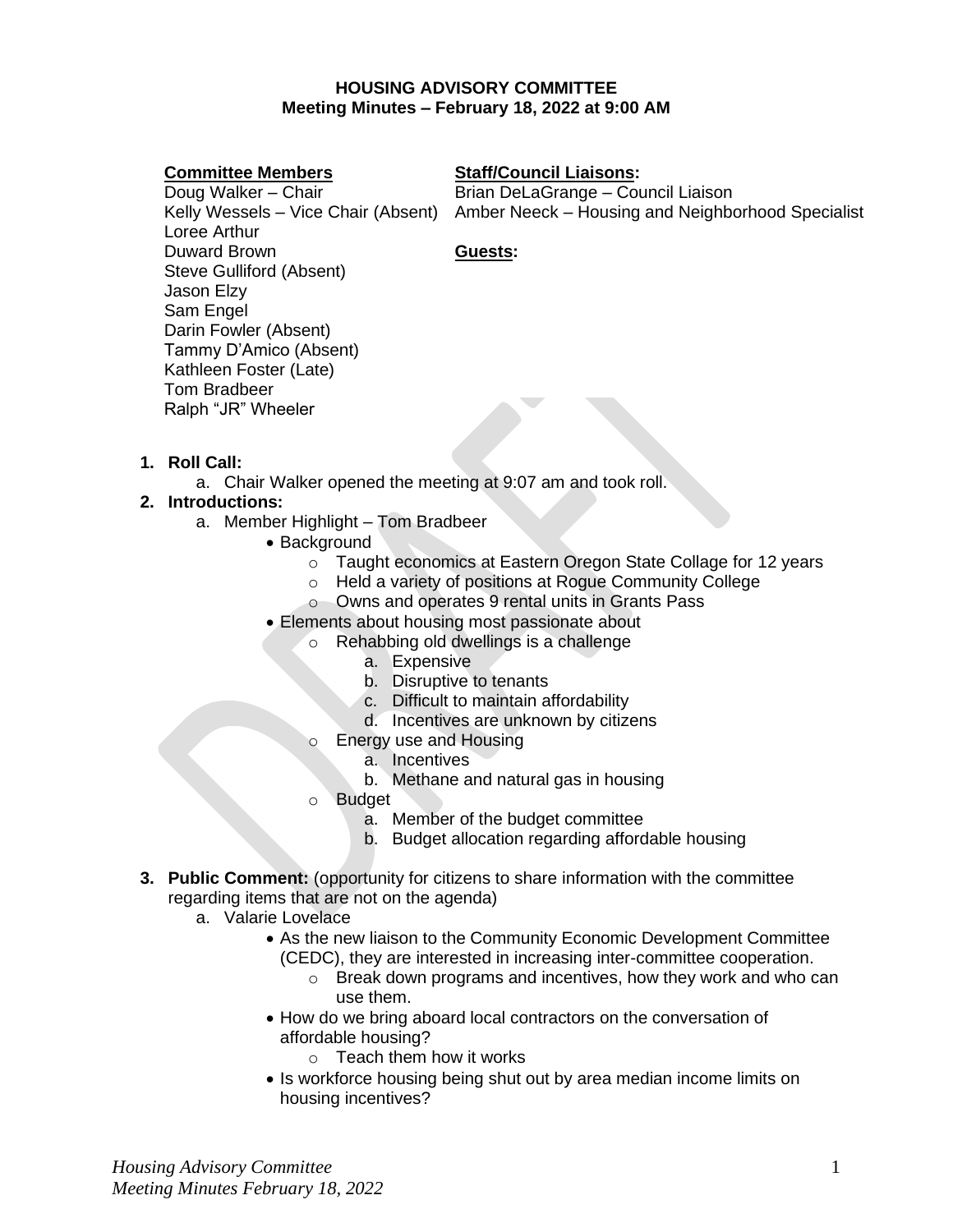### **4. Consent Agenda:**

a. Minutes: February 4, 2022,

# **MOTION/VOTE**

**Member Bradbeer moved, and Member Arthur seconded the motion to approve the minutes from February 4, 2022. The vote resulted as follows: "AYES": Chair Walker, Members Arthur, Brown, Elzy, Engel, Bradbeer, and Wheeler. "NAYS": None. Abstain: None. Absent: Vice Chair Wessels, Members Gulliford, Fowler, D'Amico, and Foster. The motion passed.**

#### **5. Action Items:**

- a. Inclusive Housing funds Defined
	- City run housing funds are being under utilized
	- Defining the programs and updating the city website as well as other publication materials could help improve awareness and impact of existing programs
		- o Affordable Housing Grant
			- a. The Affordable housing grant provides grant waivers for system development charges (SDCs) for affordable housing developments. Guidelines for this program have not been defined yet
			- b. Funded by the sale of city owned surplus lands

i. Currently there is roughly \$654,000.00 in this fund c. Staff recommendations

- i. Define the parameters as housing affordable to those making 80% AMI or below.
- ii. Include a deed restriction for housing not built under a time restricted affordable housing program such as LIHTC or HUD project based.
- iii. Seek a more sustainable source of income for this program
- o Housing Opportunity Grant
	- a. Funded by the Affordable Housing Construction Excise Tax (CET)
	- b. Can be used to:
		- i. Acquire land for deed restricted affordable housing
		- ii. Incentivize development
		- iii. Construct homes
		- iv. Rehabilitate homes
	- c. All funded developments are required to undertake a deed restriction guaranteeing the units will be affordable to lower income residents well into the future.
	- d. Benefits households earning at or below 120% AMI with some programs being more restrictive.
- o Community Development Block Grant (CDBG)
	- a. CDBG is grants to the city by the Department of Housing and Urban Development (HUD). The city receives annual funds to be used for projects that predominantly benefit low to moderate income persons through a handful of programs.
		- i. Housing related sub programs
			- 1. Home weatherization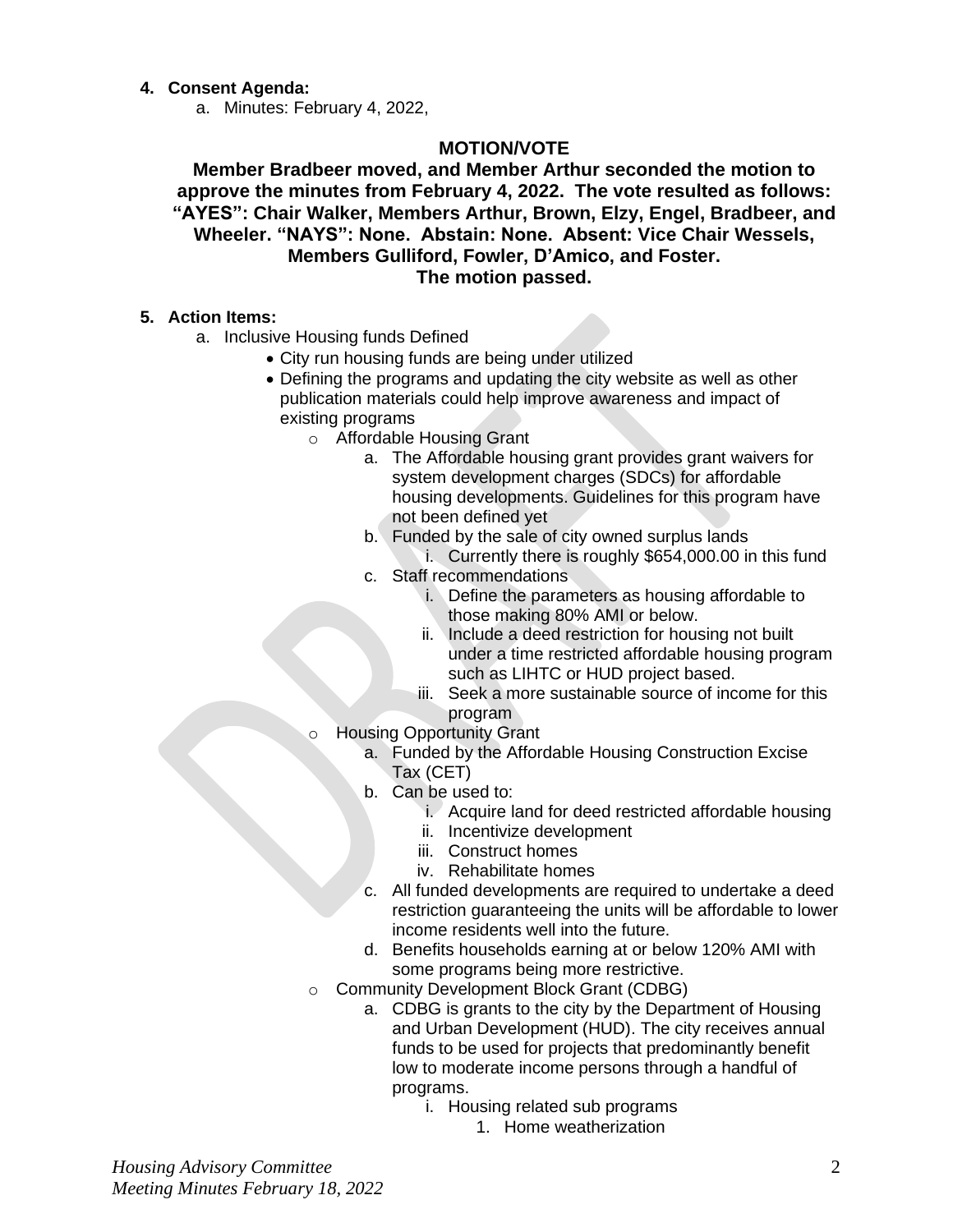- 2. Housing rehabilitation
- 3. Accessibility upgrades
- 4. Lead delineation
- ii. Benefits households earning at or below 80% AMI
- o Urban Renewal Agency
	- a. The purpose of urban renewal is to improve specific areas of a city that are poorly developed or underdeveloped.
	- b. Funded by tax increment financing
	- c. Housing Development Program
		- i. Prioritizes the development of transitional, low, moderate, and workforce housing for households at or below 80% AMI.
		- ii. Can assist in the development through
			- 1. Pre-development assistance
			- 2. Completion of offsite improvements
			- 3. Land purchase
			- 4. Demolition
			- 5. Property tax rebate
			- 6. Building and development fees
			- 7. Other methods as defined through a development agreement
- o Department of Administrative Services (DAS)
	- a. Funding issued to cities to aid in recovery from the impacts of the coronavirus pandemic
	- b. American Rescue Plan Act (ARPA)
	- c. General Fund Grant
		- i. 1-million-dollar grant to the city to be used specifically to impact housing.
- Discussion
	- o Affordable housing grant needs parameters set
		- a. Continue to workshop
		- b. Include input from CEDC and public
			- i. Need basic process flowchart
	- o Programs need to be further broken down with parameters
	- o "Do I Qualify" flowsheets to be created for each program
- b. Potential Public Relations Program Regarding Housing
	- The city of Grant Pass' multiple housing funds and incentives are being under utilized and under publicized. The use of strategic marketing could greatly increase the impact these programs and incentives have on housing development and maintenance in the city.
	- City Council has already directed marketing programs as a task for the HAC, so we do not need to create a motion unless the cost goes above 5k.
	- Discussion
		- o What specifics do we want to commission for a public relations program?
			- a. An ongoing avenue between the city and the developers
				- i. Email chain
			- b. Convince people to build
				- i. Incentives
				- ii. Changes
				- iii. Landlord Tenant Law
			- c. Deliverables
				- i. City website update

*Housing Advisory Committee Meeting Minutes February 18, 2022*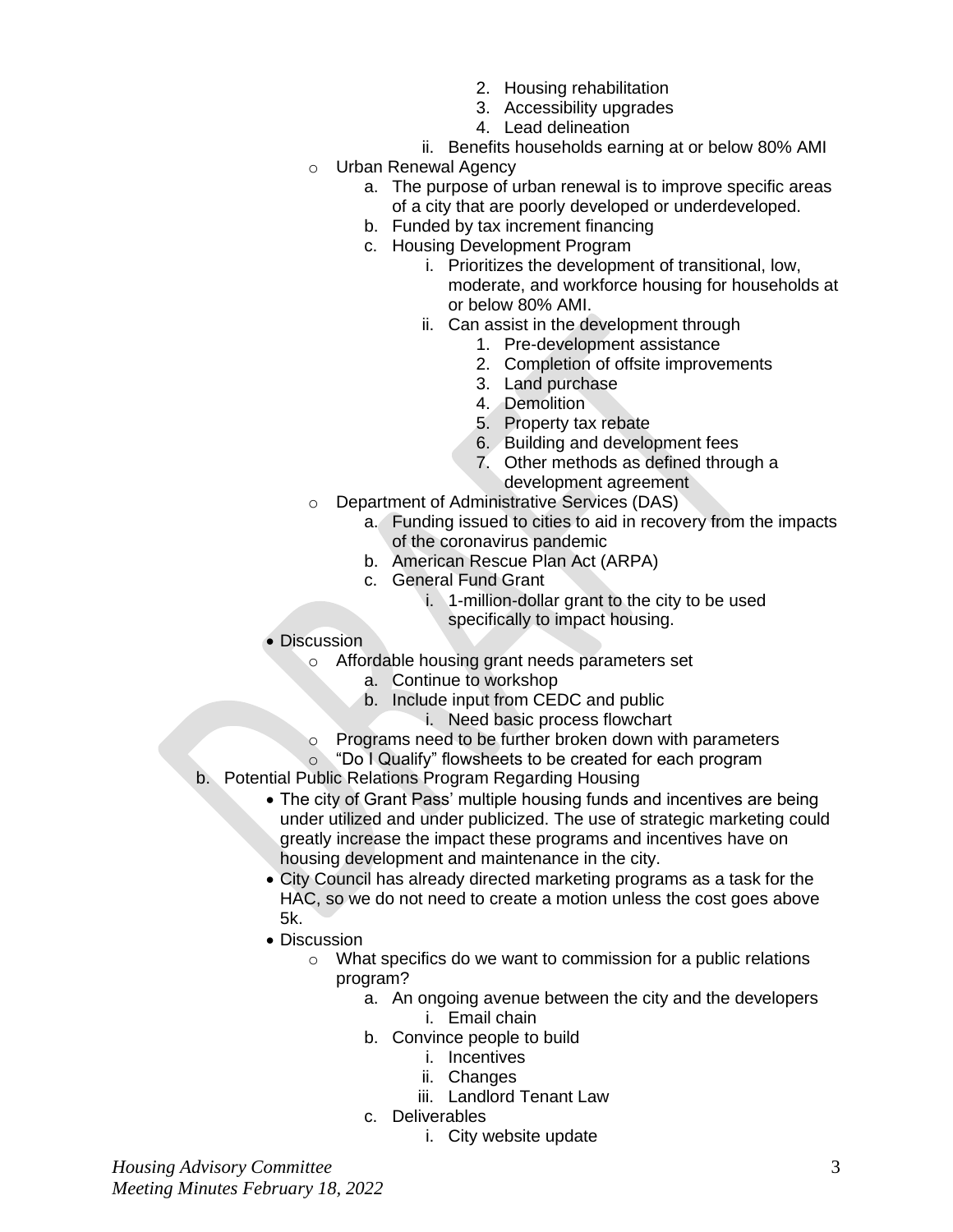- ii. Annual Meetings/Forum for builders
- d. Target Markets
	- i. Builders
	- ii. Property Management Firms
- e. Expected Outcomes
- o In the past, the city has used Martins Printing and Graphics for these types of jobs, would we like to seek a bid with them?
- o Perhaps we need a hard plant that outlines target market, desired message, and expected outcomes first.
	- a. Could we use ARPA funds to pay for the development and implementation of a marketing plan?

### **MOTION/VOTE**

**Member Bradbeer moved, and Member Engel seconded the motion to move to recommend City Council the application of ARPA funds to the development of housing marketing plan. The vote resulted as follows: "AYES": Chair Walker, Members Arthur, Brown, Engel, Bradbeer, and Wheeler. "NAYS": None. Abstain: Member Elzy. Absent: Vice Chair Wessels, Members Gulliford, Fowler, D'Amico, and Foster. The motion passed.**

# **(During the meeting there was a misconception that the motion did not pass, however it did indeed pass)**

- c. Land Bank Program
	- HUD defines a land bank program as a governmental or nongovernmental nonprofit entity established, at least in part, to assemble, temporarily manage, and dispose of vacant land for the purpose of stabilizing neighborhoods and encouraging re-use or redevelopment of urban property
	- A land bank program will operate in a specific, defined geographic area.
	- Land banks can play several roles
		- $\circ$  Providing a mechanism for assembling parcels of tax-delinguent or abandoned properties for redevelopment
		- o Acquiring and holding strategically valuable properties until the community can develop them as affordable housing
		- o Acquiring properties to convert to other uses such as retail, parks, or open space for flood mitigation.
	- Land banks support affordable housing development by reducing or eliminating land costs from development
	- Benefits
		- o Can greatly lower the costs for the owner of the planned development
		- o In interviews, developers listed land donation or write down as among the most critical tools for supporting affordable housing production
		- o Can manage land as a portfolio of properties, employing a strategy of buying when land prices are low and holding for desired market conditions in the future
		- $\circ$  Can control the location of the development within the City of Grants Pass. Can leverage federal, philanthropic, or private or other sources of funding for land acquisition
	- Drawbacks
		- o Requires political commitment over time and across market cycles

*Housing Advisory Committee Meeting Minutes February 18, 2022*